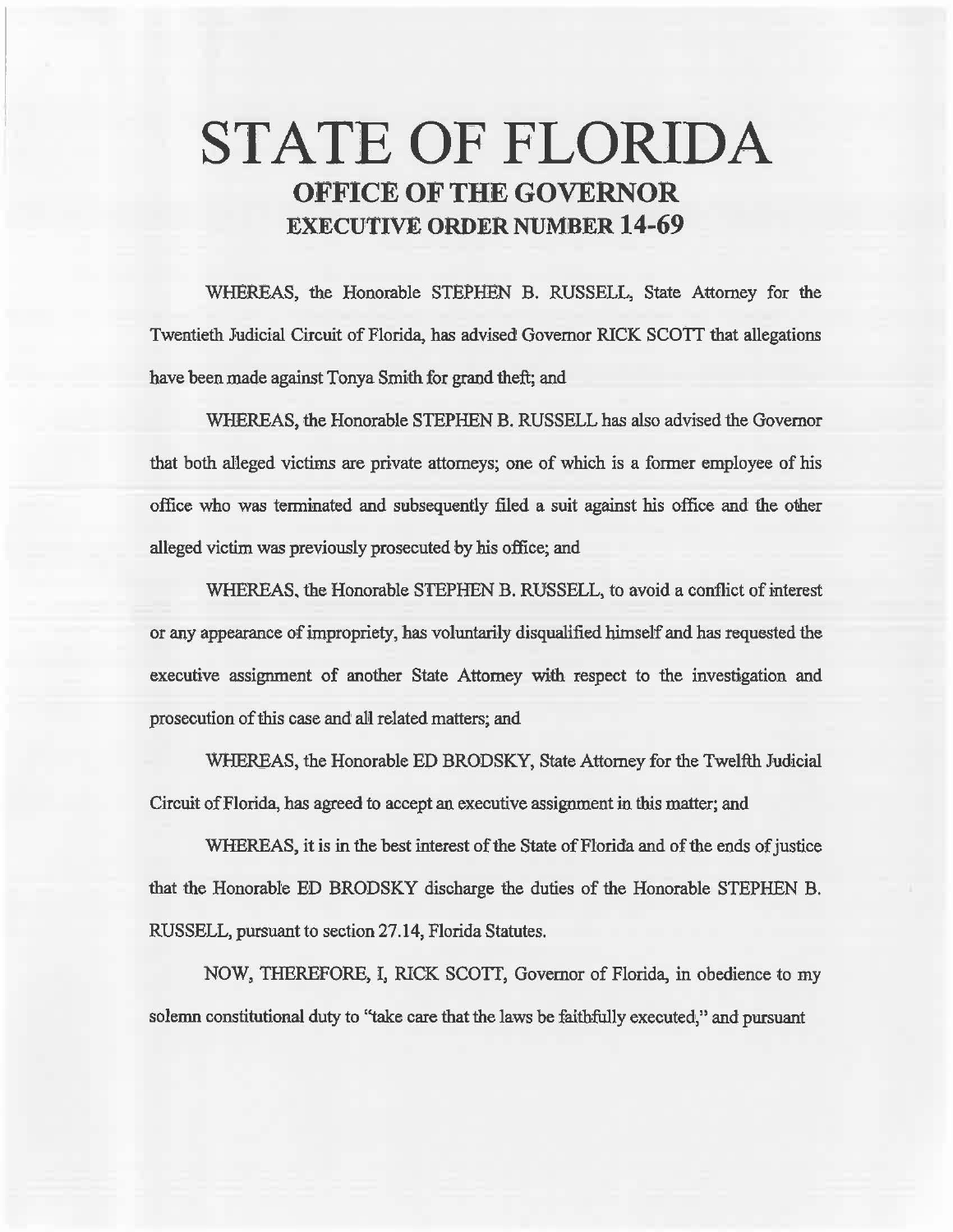to the Constitution and laws of the State of Florida, issue the following Executive Order, effective immediately:

## Section l.

The Honorable ED BRODSKY, State Attorney for the Twelfih. Judicial Circuit of Florida, referred to as the "Assigned State Attorney," is assigned to discharge the duties of the Honorable STEPHEN B. RUSSELL, State Attorney for the Twentieth Judicial Circuit of Florida, as they relate to the investigation, prosecution and all matters related to Tonya Smith.

## Section 2.

The Assigned State Attorney or one or more Assistant State Attorneys and Investigators, who have been designated by the Assigned State Attorney, shall proceed immediately to the Twentieth Judicial Circuit of Florida, and are vested with the authority to perform the duties prescribed herein.

### Section 3.

All residents of the Twentieth Judicial Circuit are requested, and al'l public officials are directed, to cooperate and render whatever assistance is necessary to the Assigned State Attorney, so that justice may be served.

### Section 4.

The period of this Executive Assignment shall be for one (l) year, to and including February 17, 2015.